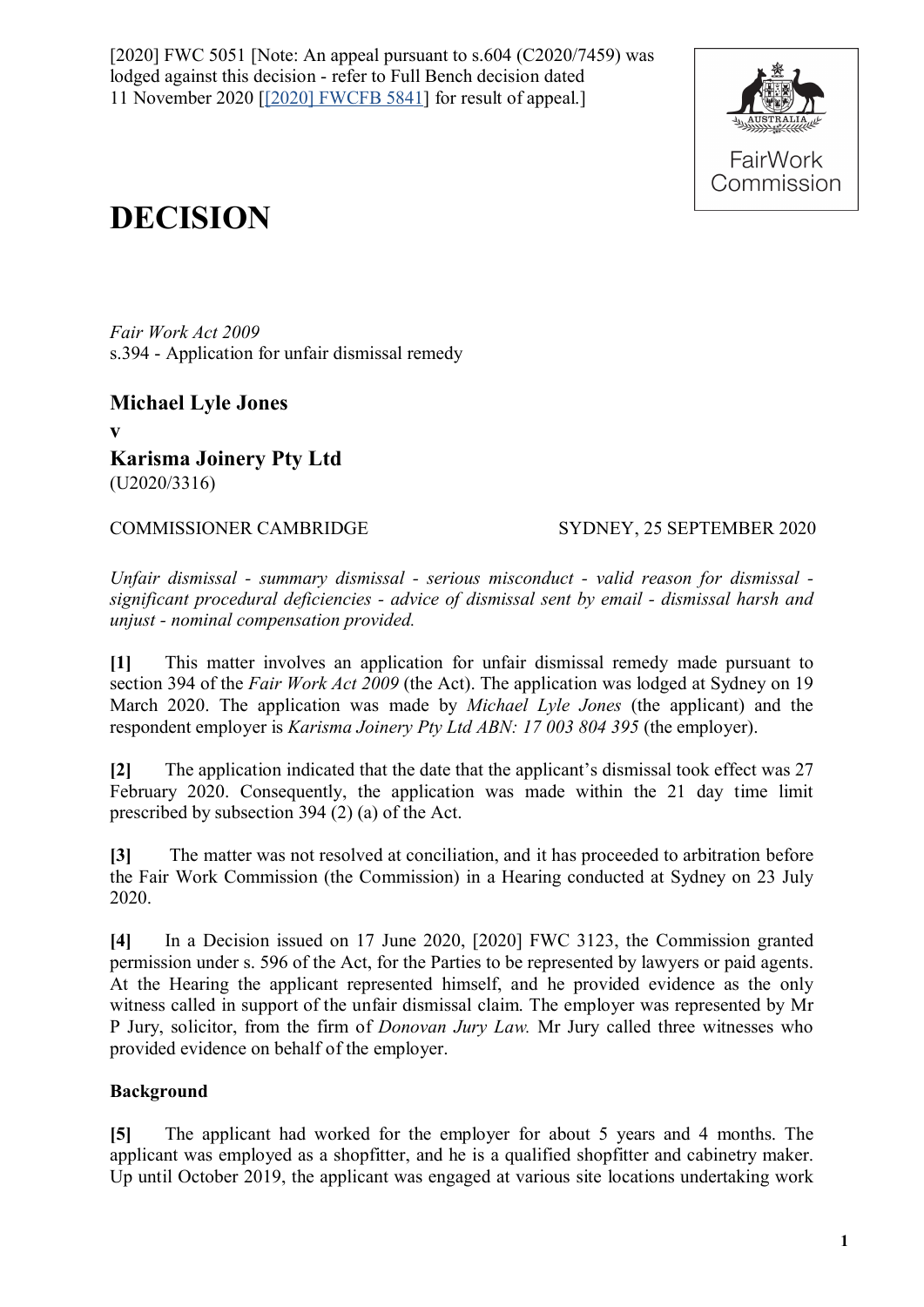on behalf of the employer. In October 2019, the applicant was moved away from site work, and he was transferred to work in the employer's Seven Hills factory. Subsequently in December 2019, the applicant was moved to work at the employer's Pendle Hill factory.

**[6]** The employer conducts a joinery and cabinetry business which specialises in the supply and installation of cabinetry products for entertainment, hospitality, institutional, commercial and residential projects. A significant proportion of the work undertaken by the employer is conducted on-site. The employer also operates two production factories, one located at Seven Hills and the other at Pendle Hill. At the time of his dismissal the applicant was engaged to work at the employer's Pendle Hill factory. The employer is not a small business and it has in excess of 30 employees.

**[7]** The applicant's employment appeared to have involved some history of difficulty associated with his approach to interpersonal engagement with others in the workplace. These difficulties arose from occasions where the applicant's interaction with other workers and his supervisors, involved blunt and curt exchanges. One particular incident occurred in October 2019, when the applicant was working on the Star City Casino site. On this occasion, the applicant and his Foreman/Supervisor Mr McVicar, were involved in a heated argument which included exchanges of aggressive insults and profanities. It is relevant to note that despite the history of apparent difficulties with certain aspects of the conduct and behaviour of the applicant in the workplace, he was not issued with any formal warnings.

**[8]** As a result of the October 2019 incident at the Star City Casino site, the employer decided to remove the applicant from on-site work and relocate him to work in the employer's factory. The applicant was initially moved to work at the employer's Seven Hills factory, and in December 2019 he was moved to the employer's Pendle Hill factory. The Pendle Hill factory was operated in premises that the employer rented as part of a larger factory complex.

**[9]** On Thursday, 27 February 2020, the applicant attended for work at the Pendle Hill factory site. The applicant parked his motor vehicle in an area of the factory premises where he and other employees had previously been instructed not to park. The applicant and other employees had been instructed that at the directive of the owner of the factory complex, they were to park their vehicles outside of the factory premises in a car parking area that was adjacent to the street.

**[10]** On this occasion, 27 February, the applicant had driven his utility vehicle to work and he had a motorbike strapped into the back of the utility. The applicant was concerned that if he parked the utility in the car parking area adjacent to the street there was potential for the motorbike to be stolen. Consequently, the applicant decided to park his utility with the motorbike in the area of the factory premises where he and other employees had been instructed not to park their vehicles.

**[11]** Shortly after the applicant had parked his utility vehicle, his immediate supervisor and the employer's Site/Factory Foreman, Mr McDade, approached him and told him that he would have to move the utility vehicle to the car parking area adjacent to the street. The applicant protested and explained that he was concerned about the potential for the motorbike to be stolen. Mr McDade rejected the applicant's protests and directed him to remove his vehicle from the factory.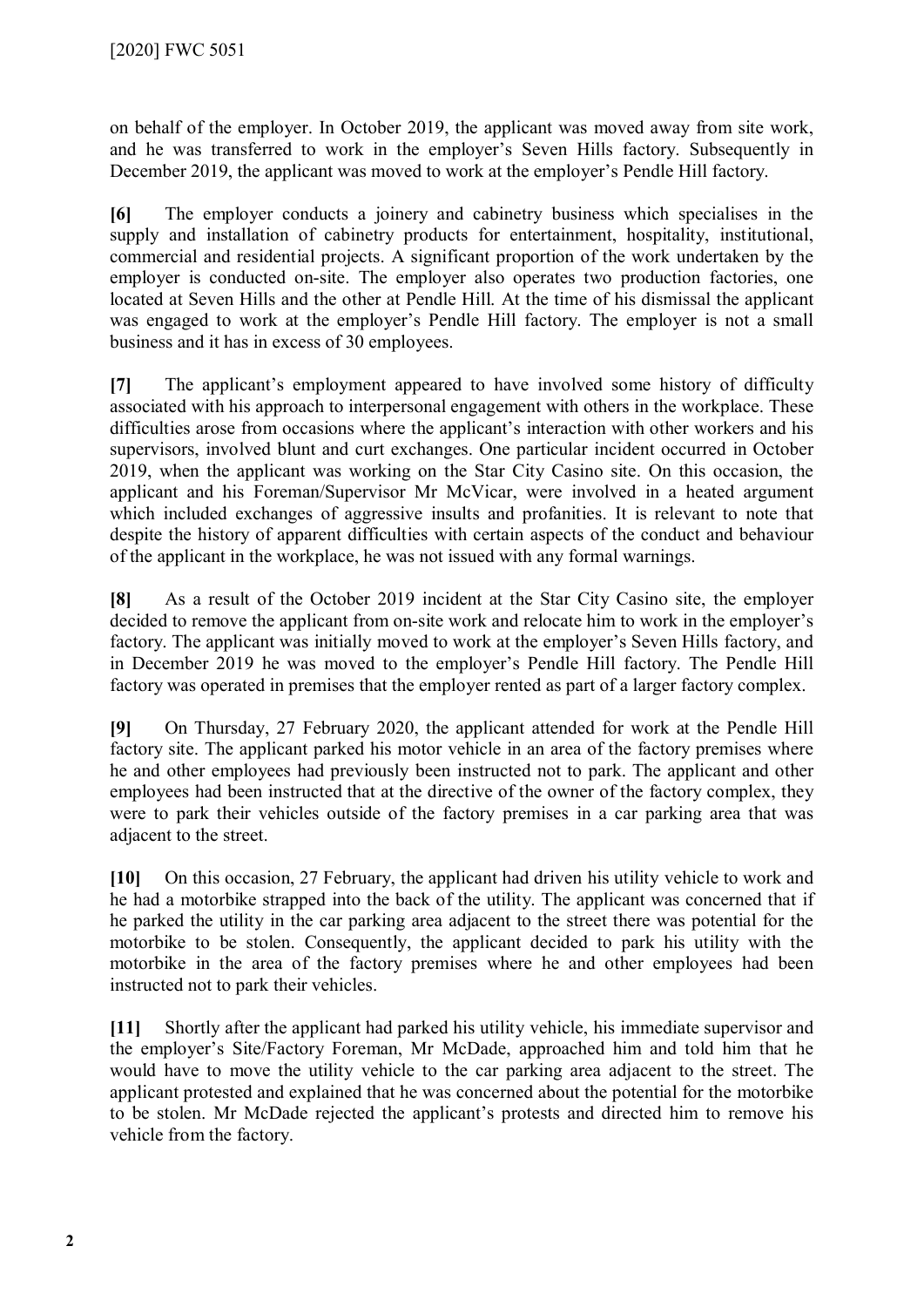**[12]** In response to Mr McDade's directive for the applicant to move his utility vehicle, he told Mr McDade that he was going home, and he proceeded to get into the vehicle and drive out of the factory. As the applicant was driving away from the factory he stopped and engaged in conversation with a representative of the owner of the factory complex. In this conversation the applicant apparently obtained tacit approval to park his utility inside the factory complex on this occasion. Consequently, the applicant returned his vehicle to where he had parked it inside the factory. The applicant then remained at work until the early afternoon when he was about to leave the factory slightly earlier than the scheduled finish time.

**[13]** At around 2 pm, the applicant spoke to Mr McDade again and advised him that he was about to finish for the day and leave the factory. Mr McDade told the applicant that he should telephone the employer's Operations Manager Mr Russell, presumably to obtain approval for the early departure.

**[14]** The applicant telephoned Mr Russell and advised him that he was about to leave work roughly half an hour earlier than his scheduled finish time. The telephone conversation between the applicant and Mr Russell then involved a discussion about the events of earlier that morning when the applicant parked his vehicle inside the factory and contrary to the direction given by Mr McDade. The telephone conversation between the applicant and Mr Russell degenerated into an unpleasant exchange involving aggressive and abusive language. It appeared that both men raised their voices and engaged in an unpleasant argument.

**[15]** The duration of the telephone conversation was 1 minute 15 seconds, and it ended with the applicant calling Mr Russell a "fucking smart arse" after which the applicant then hung up on the call. A short time later, Mr Russell called the applicant back and he indicated to the applicant that it seemed that the applicant's phone may have dropped out. The applicant then told Mr Russell that his phone had not dropped out, and that he had deliberately hung up on the call. The argument between the two men then recommenced, and the applicant delivered Mr Russell with an expletive laden tirade, and then he hung up on Mr Russell again. The applicant then left the factory and went home.

**[16]** After the abrupt end of the second unpleasant phone conversation between Mr Russell and the applicant, Mr Russell discussed the behaviour and conduct of the applicant with the employer's managing Director, Mr Zarantonello. Mr Zarantonello then decided that the nature and extent of the applicant's behaviour in respect of the abusive phone calls as reported to him by Mr Russell, went beyond the standard of behaviour that was acceptable and constituted serious misconduct. In addition, Mr Zarantonello contemplated the applicant's conduct in the context of what he considered to be a history of the applicant being argumentative and abusive. Mr Zarantonello then instructed the employer's Financial Controller, Mr Nasso, to prepare a termination of employment letter and email it to the applicant.

**[17]** At 4:53 pm on 27 February 2020, Mr Nasso sent an email to the applicant which attached the termination of employment letter. The applicant did not look at his email inbox that afternoon or evening, and he attended for work at the factory on the following morning, 28 February 2020.

**[18]** Upon attending for work at the factory on 28 February 2020, the applicant was greeted by Mr Russell who verbally advised of his dismissal and indicated that the termination of employment email had been sent the previous evening. The applicant indicated that he had not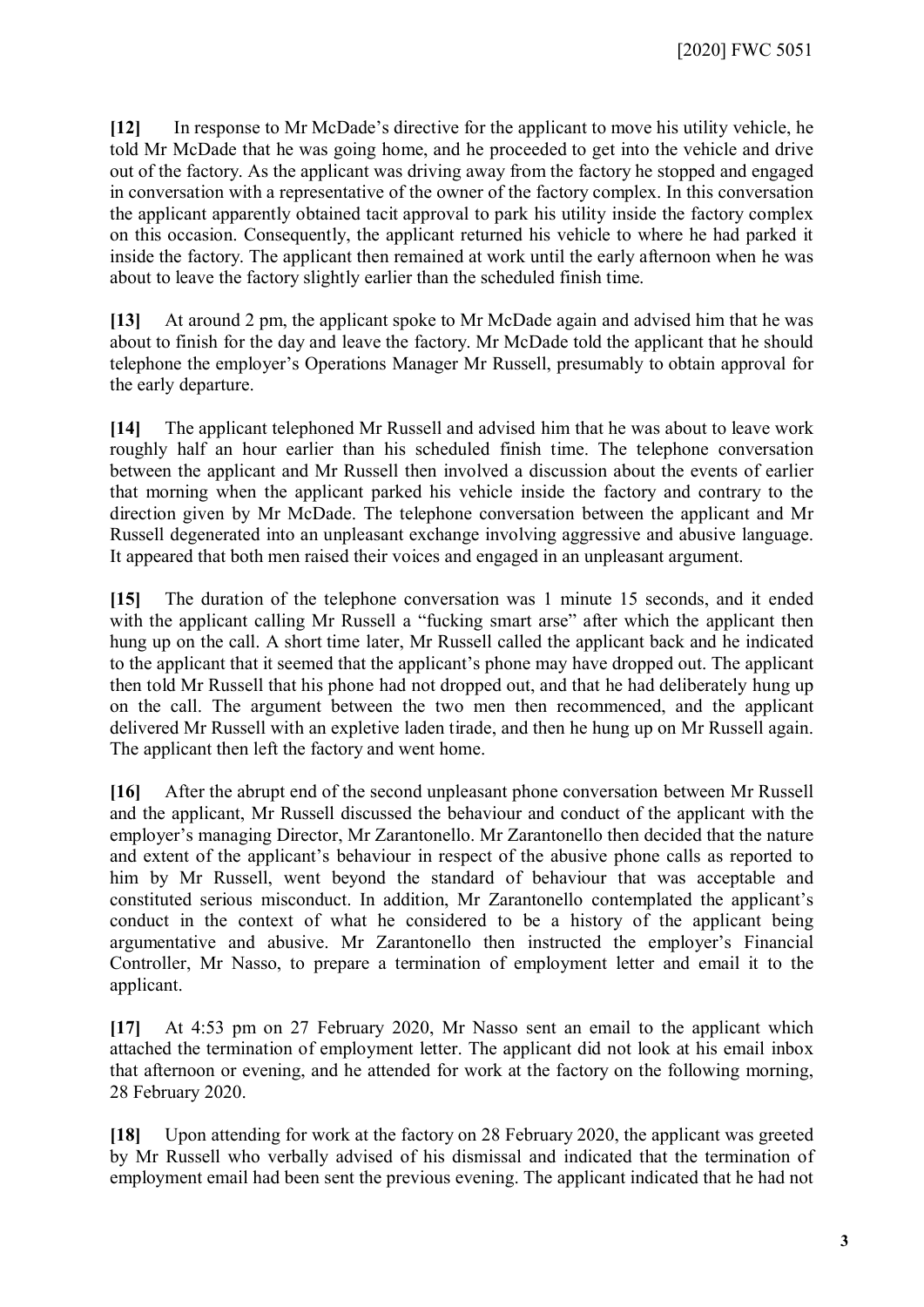looked at his emails. Mr Russell confirmed the advice of dismissal to the applicant and instructed him to pack up his personal belongings and leave the factory. Following some further brief discussion between the applicant and Mr Russell, the applicant gathered certain tools and possessions and left the factory. The applicant was unable to take all of his personal belongings at that time and he subsequently returned to the factory on Monday, 2 March to collect his remaining possessions.

**[19]** The termination of employment letter that was provided to the applicant indicated the applicant had been dismissed on the basis of serious misconduct that warranted summary dismissal. The applicant was paid accrued entitlements and subsequently he was paid a further week's remuneration following approaches that he had made to Mr Zarantonello.

**[20]** Shortly after the termination of his employment, the applicant made a worker's compensation claim which has eventually resulted in the applicant receiving weekly benefit payments. The applicant has apparently been unable to undertake other paid employment and therefore he has not attempted to find alternative employment.

#### **The Case for the Applicant**

**[21]** The written submissions that were provided by the applicant were reasonably brief. These submissions asserted inter alia, that the employer needed to explain and prove all of the allegations that have been made against the applicant. Further, the written submissions of the applicant asserted that the employer needed to explain in detail, how the applicant was said to have not behaved in a reasonable manner, and exactly what internal problems he allegedly caused with others in the factory. In addition, the written submissions of the applicant sought explanations for how it was the case that the applicant allegedly undermined the authority of his supervisors, and he also sought a detailed report of the language and demeanour that was allegedly used during his argument against Mr Russell.

**[22]** In addition to the written submissions, the applicant provided oral submissions during the Hearing. The applicant acknowledged that he had engaged in a level of misconduct. The applicant said that he "probably deserved a kick up the arse." However, he submitted that the employer had not done the right thing either. The applicant submitted that the employer was just as much to blame as he was because he had never been spoken to and properly warned.

**[23]** The applicant asserted that he felt that the employer also needed to take responsibility because they had handled the whole situation very poorly, and that if someone had spoken to the applicant at an earlier time the matter would have never reached the point of dismissal. The applicant said inter alia, "I'm just as bad as what they are...".

**[24]** The applicant also submitted that the employer had acted upon 90% lies or hearsay. The applicant said that others had yelled at him first and that caused him to yell back at them. The applicant stressed that he thought that the employer had acted upon hearsay and that if there was compensation, the employer should be required to pay the balance of his workers compensation weekly payments. The applicant concluded his submissions by stating that he had not acted as badly as had been portrayed by the employer, and if he had been that bad, he would not have continued in employment for over 5 years.

#### **The Case for the Employer**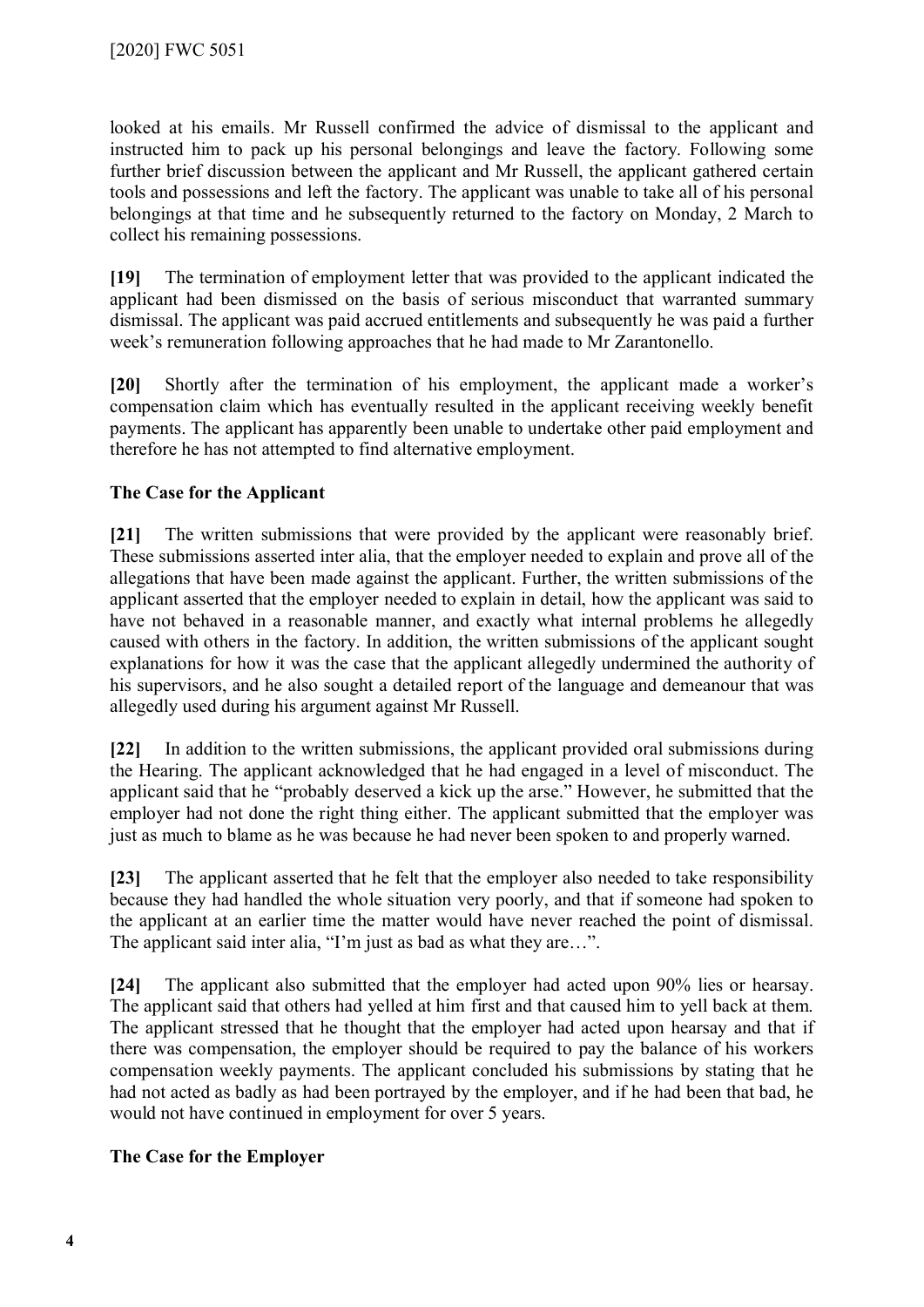**[25]** The written submissions provided on behalf of the employer summarised the factual circumstances as contended for by the employer, and were further constructed by reference to the various factors contained in s. 387 of the Act.

**[26]** The employer submitted that the applicant was dismissed on Thursday, 27 February 2020, and there was valid reason for the dismissal of the applicant. The valid reason for the dismissal of the applicant was said to relate to the conduct of the applicant on 27 February whereby, in the context of persistent disobedience and insolence, his refusal to follow instructions and his aggressive and foul tirade directed at Mr Russell, established sound basis for summary dismissal.

**[27]** The submissions made on behalf of the employer contended that there was sufficient evidence before the Commission to find that the events of 27 February 2020, represented the last occurrence of a pattern of behaviour that characterised the applicant's work history with the employer. The employer submitted that the applicant abandoned his work, refused to follow the reasonable instruction of the employer, and then he made an aggressive outburst against the employer's Operations Manager, Mr Russell. The employer submitted that in these circumstances it was entitled to terminate the applicant's employment summarily.

**[28]** According to the submissions made on behalf of the employer, in circumstances of disagreements and blow-ups that culminated in the applicant abandoning the workplace, it was not possible to provide prior notice that the employment was terminated. The employer submitted that the termination letter was emailed to the applicant at the earliest possible opportunity. The employer also submitted that the applicant had had numerous opportunities to respond to discussions about his behaviour.

**[29]** The written submissions of the employer also asserted that there was no suggestion that the employer had refused to allow the applicant to have a support person present in any of the meetings concerning his behaviour. Further, the employer submitted that its enterprise was of a medium size such that it had established procedures for Human Resource management. The employer also submitted that it did not have any dedicated HR management specialists. In addition, the employer submitted that any allegations of differential treatment of the applicant were denied, and the applicant did not have a long or satisfactory work history.

**[30]** Mr Jury, who appeared for the employer at the Hearing, made oral submissions in amplification of the written material. Mr Jury submitted that the evidence established that the applicant was considered a difficult and pugnacious character who was disruptive and insubordinate. Mr Jury said that the conduct of the applicant on 27 February involved the applicant abandoning his workplace, disobeying a lawful instruction, and abusing his immediate supervisors.

**[31]** In summary, the submissions made by the employer denied that the applicant was entitled to any remedy as his dismissal was not harsh, unjust or unreasonable. The employer submitted that the misconduct of the applicant on 27 February 2020, when considered in the context of his persistent disobedience and aggressive behaviour, established that continuation of the employment had become intolerable, and the employer was entitled to summarily dismiss the applicant.

#### **Consideration**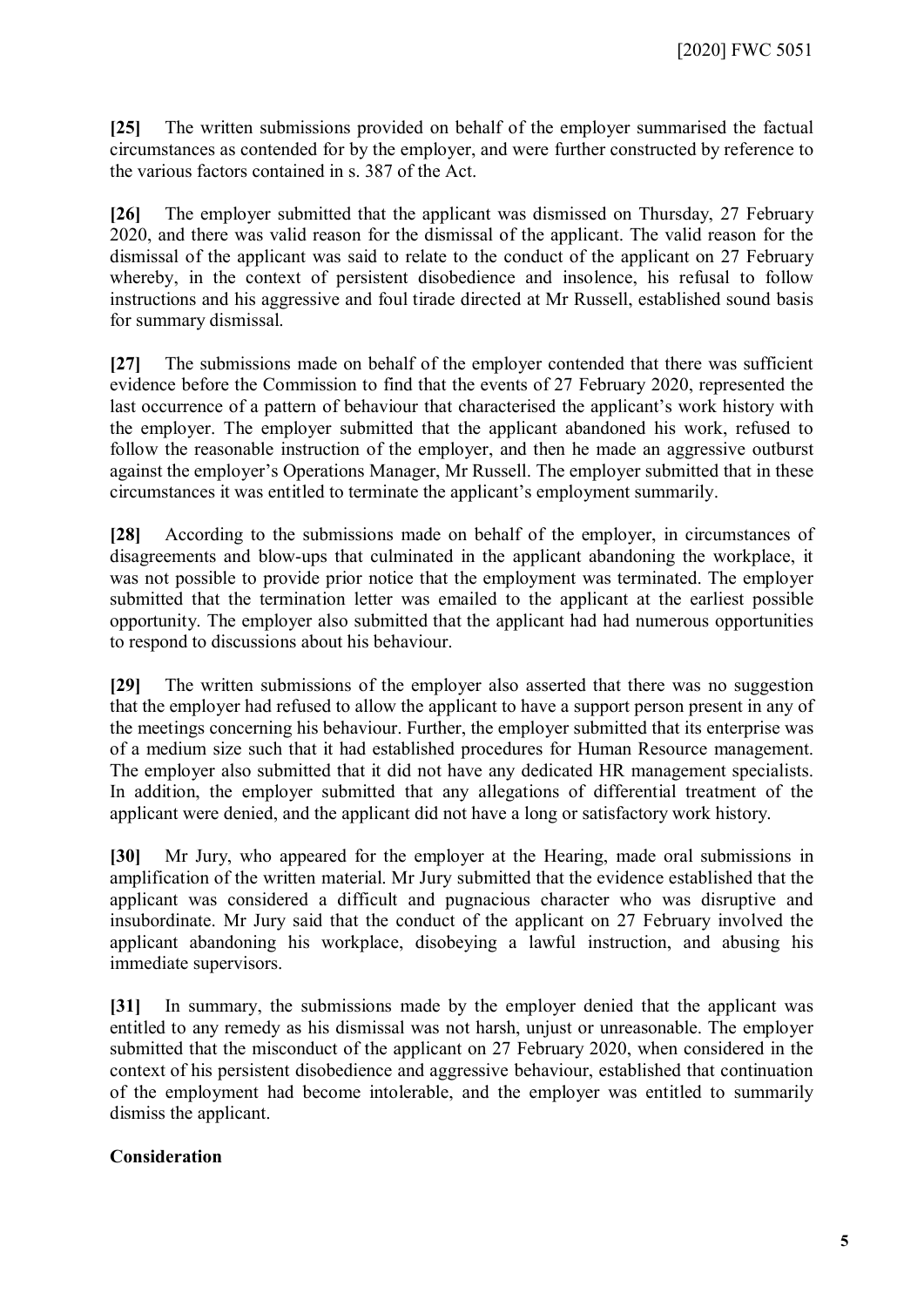**[32]** The unfair dismissal provisions of the Act relevantly include s. 385 which stipulates that the Commission must be satisfied that four cumulative elements are met in order to establish an unfair dismissal. Section 385 is in the following terms:

#### *"385 What is an unfair dismissal*

*A person has been unfairly dismissed if the FWC is satisfied that:*

*(a) the person has been dismissed; and*

*(b) the dismissal was harsh, unjust or unreasonable; and*

*(c) the dismissal was not consistent with the Small Business Fair Dismissal Code; and (d) the dismissal was not a case of genuine redundancy."*

**[33]** In this case, there was no dispute that the matter was confined to a determination of that element contained in subsection 385 (b) of the Act, specifically whether the dismissal of the applicant was harsh, unjust or unreasonable.

**[34]** Section 387 of the Act contains criteria that the Commission must take into account in any determination of whether a dismissal is harsh, unjust or unreasonable. These criteria are:

*"(a) whether there was a valid reason for the dismissal related to the person's capacity or conduct (including its effect on the safety and welfare of other employees); and*

*(b) whether the person was notified of that reason; and*

*(c) whether the person was given an opportunity to respond to any reason related to the capacity or conduct of the person; and*

*(d) any unreasonable refusal by the employer to allow the person to have a support person present to assist at any discussions relating to dismissal; and*

*(e) if the dismissal related to unsatisfactory performance by the person—whether the person had been warned about that unsatisfactory performance before the dismissal; and*

*(f) the degree to which the size of the employer's enterprise would be likely to impact on the procedures followed in effecting the dismissal; and*

*(g) the degree to which the absence of dedicated human resource management specialists or expertise in the enterprise would be likely to impact on the procedures followed in effecting the dismissal; and*

*(h) any other matters that the FWC considers relevant."*

#### **S. 387 (a) - Valid reason for the dismissal related to capacity or conduct**

**[35]** In this instance, the applicant was summarily dismissed because the employer considered that his conduct on 27 February 2020, represented serious misconduct. The misconduct arose from the applicant parking his utility vehicle in the factory contrary to the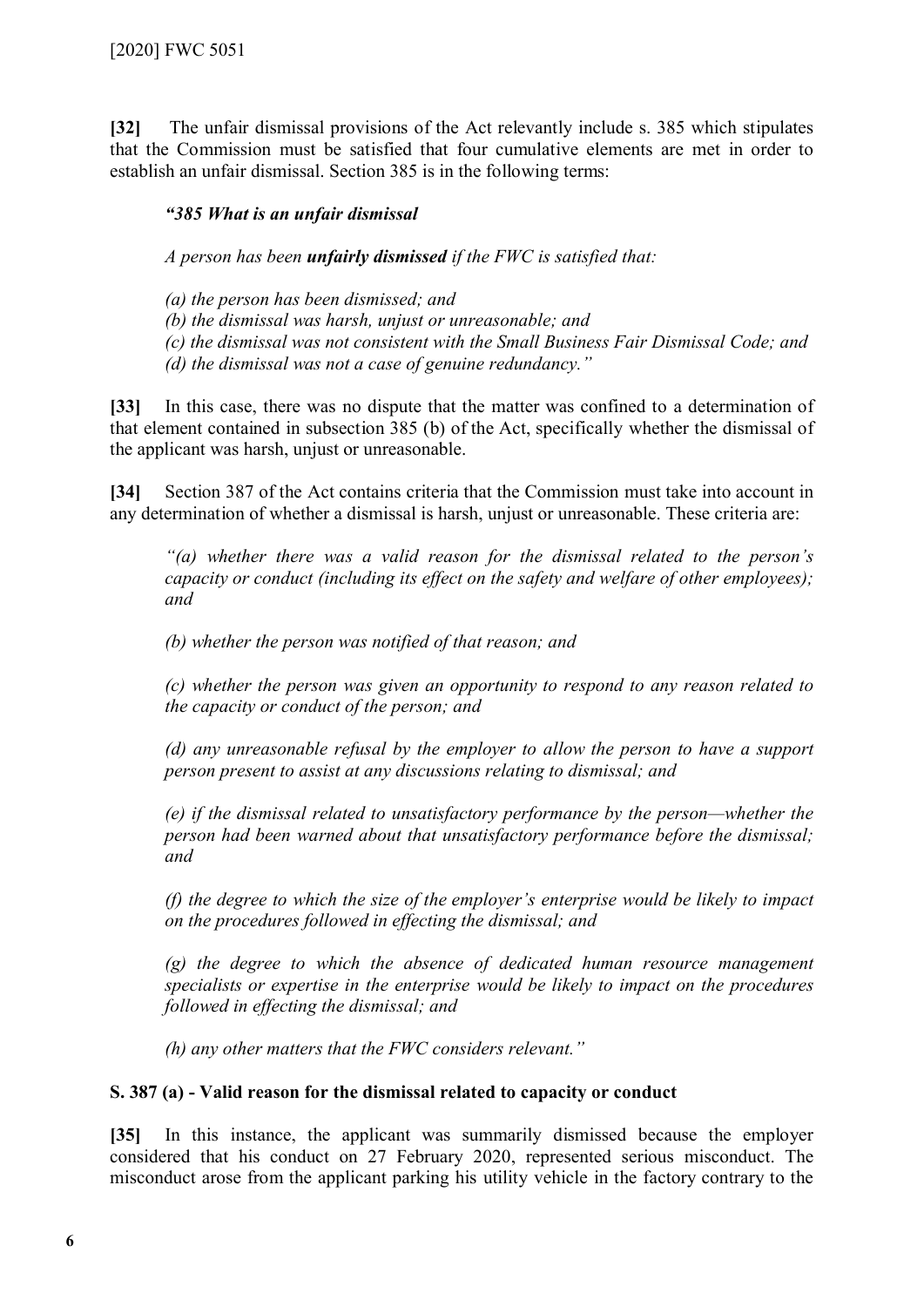instruction given by his immediate supervisor. However, it was clear that this disobedience was not misconduct that was likely to bring the employment to an end. As with previous instances involving the applicant's disobedience, the employer appeared to tolerate a level of disagreeable behaviour that appeared to be a general reflection of the applicant's personality.

**[36]** The misconduct associated with the applicant's disobedience in respect to the parking of his vehicle was overshadowed by the misconduct that occurred during the two telephone conversations with Mr Russell shortly after 2 pm on 27 February 2020. In workplaces such as factories and construction sites there is generally a robust level of verbal communication between individuals that would not ordinarily be tolerated in other more genteel workplace settings. The language used by the applicant, other workers, and his supervisors would regularly involve some aggressive exchanges including the use of profanity and insult. However, there are circumstances where it becomes clear that despite the generally acceptable level of aggression and insult that might be part of regular robust exchanges, a line has been crossed.

**[37]** The evidence has confirmed that Mr Russell contributed to the unfortunate level of aggression and insult that was exchanged during his telephone conversations with the applicant on the afternoon of 27 February 2020. A level of tit-for-tat verbal aggression and insult between an employee and their supervisor may, in many workplace settings, be tolerated. However, in even the most robust of workplace environments, conduct whereby an employee told their supervisor that they were a fucking smart arse and twice hung up on them, would likely represent misconduct that strained the employment relationship to breaking point.

**[38]** In this instance, the applicant compounded his misconduct by verifying that he had hung up on the telephone call with Mr Russell, and then he proceeded to maintain the abusive and aggressive argument and hang up on Mr Russell for a second time. On any objective contemplation, the applicant's aggressive and abusive verbal attack upon Mr Russell which he maintained and exacerbated during the second telephone call, could not be justified by any level of initial contribution on the part of Mr Russell, and represented serious misconduct that was plainly contrary to any continuation of the employment relationship. In colloquial terms, this conduct amounted to the applicant sacking himself.

**[39]** In summary therefore, the conduct of the applicant during the telephone calls that he had with Mr Russell shortly after 2 pm on 27 February 2020, constituted serious misconduct and provided valid reason for the dismissal of the applicant.

#### **S. 387 (b) - Notification of reason for dismissal**

**[40]** The employer provided notification of the reasons for the applicant's dismissal by email communication. Communication of the advice of dismissal by electronic means such as email or text message, should generally be avoided. Unless there is some compelling reason like extensive distance or genuine safety concern, advice of dismissal from employment is a matter of such significance that it should be conveyed in person.

**[41]** Regrettably, the applicant was unaware of his dismissal on 27 February as he did not check his email inbox regularly. The applicant arrived at work on 28 February when he discovered that he had been dismissed the previous afternoon.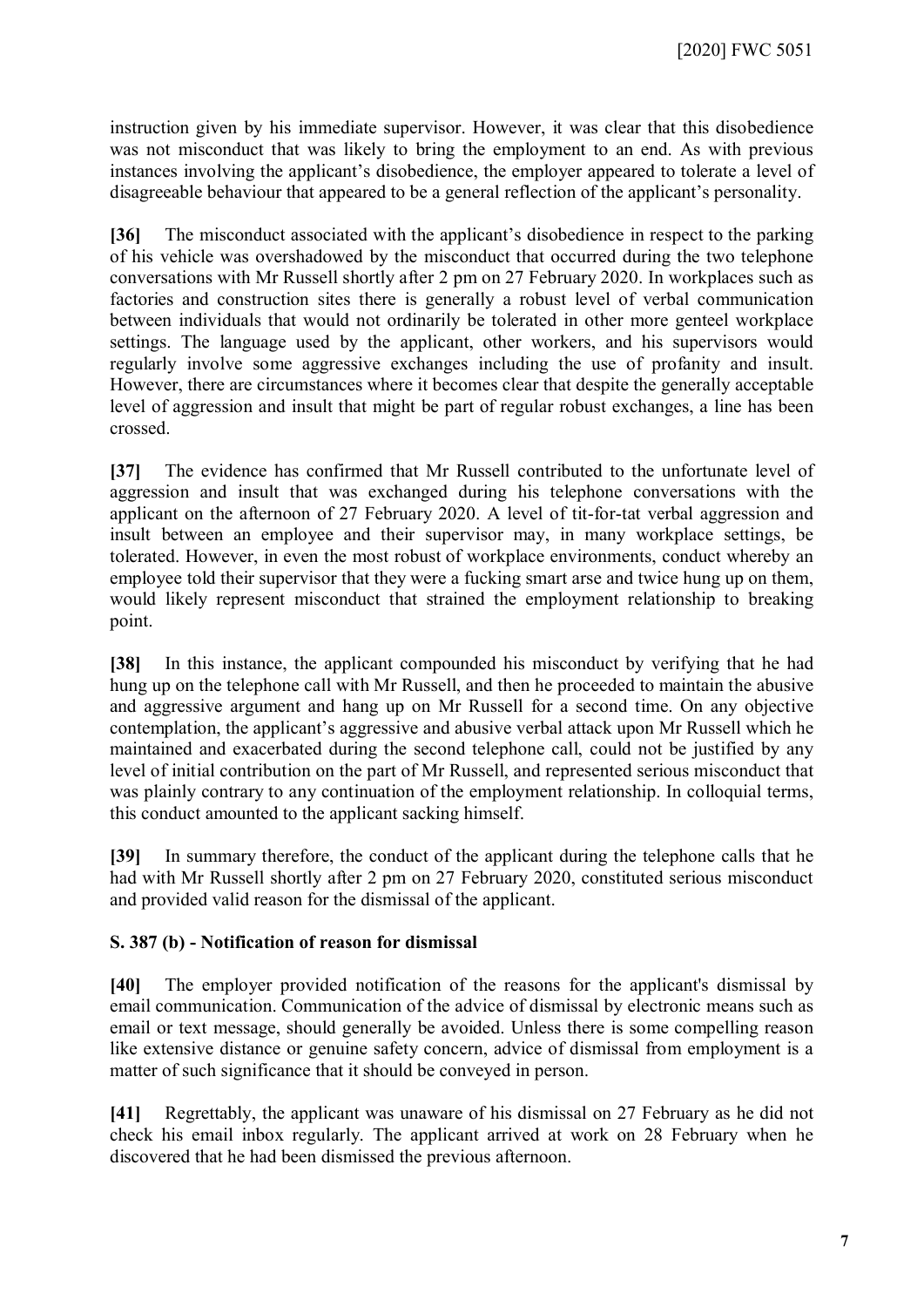#### **S. 387 (c) - Opportunity to respond to any reason related to capacity or conduct**

**[42]** The applicant was not given an opportunity to respond to the circumstances regarding the telephone conversations that he had with Mr Russell on 27 February, before Mr Zarantonello made the decision to dismiss him. The approach that was adopted by Mr Zarantonello was severely flawed and it denied the applicant natural justice.

**[43]** Although Mr Zarantonello could understandably accept the veracity of what was reported to him by Mr Russell, the applicant was entitled to an opportunity to provide any explanation including any mitigating factors that Mr Zarantonello may have taken into account before he took the decision to dismiss the applicant. The decision to dismiss the applicant before providing him with an opportunity to be heard represents a fundamental injustice.

#### **S. 387 (d) - Unreasonable refusal to allow a support person to assist**

**[44]** In a technical sense, the employer did not unreasonably refuse to allow the applicant to have a support person present to assist at any discussions relating to dismissal because there were no such discussions. Consequently, the process that the employer adopted avoided any opportunity for the presence of a support person to assist the applicant, and can be construed to represent an unreasonable refusal to allow the assistance of a support person.

#### **S. 387 (e) - Warning about unsatisfactory performance**

**[45]** This factor is not relevant to the circumstances in this instance as the applicant was not dismissed for unsatisfactory performance but instead, serious misconduct.

#### **S. 387 (f) - Size of enterprise likely to impact on procedures**

**[46]** The employer is a medium size business operation and therefore allowance has been made for a degree of informality and some imprecision in respect to employment related matters.

#### **S. 387 (g) - Absence of management specialists or expertise likely to impact on procedures**

**[47]** There was evidence that the employer did not have management specialists or other expertise. Experts should not be required to ensure that fundamental fairness is observed. The employer should have adopted an approach that provided the applicant with natural justice. It is irrelevant that subsequently no mitigating factors have been identified which would have changed Mr Zarantonello's mind. The applicant was entitled to an opportunity to be heard before Mr Zarantonello made the decision to dismiss.

#### **S. 387 (h) - Other relevant matters**

**[48]** There was evidence that the applicant has experienced some mental health difficulties. However, there was no evidence provided which linked these mental health issues with the applicant's misconduct on 27 February 2020. It has also been noted that there appeared to be little complaint made about the applicant's work performance, as opposed to his demeanour, behaviour and interpersonal interactions in the workplace.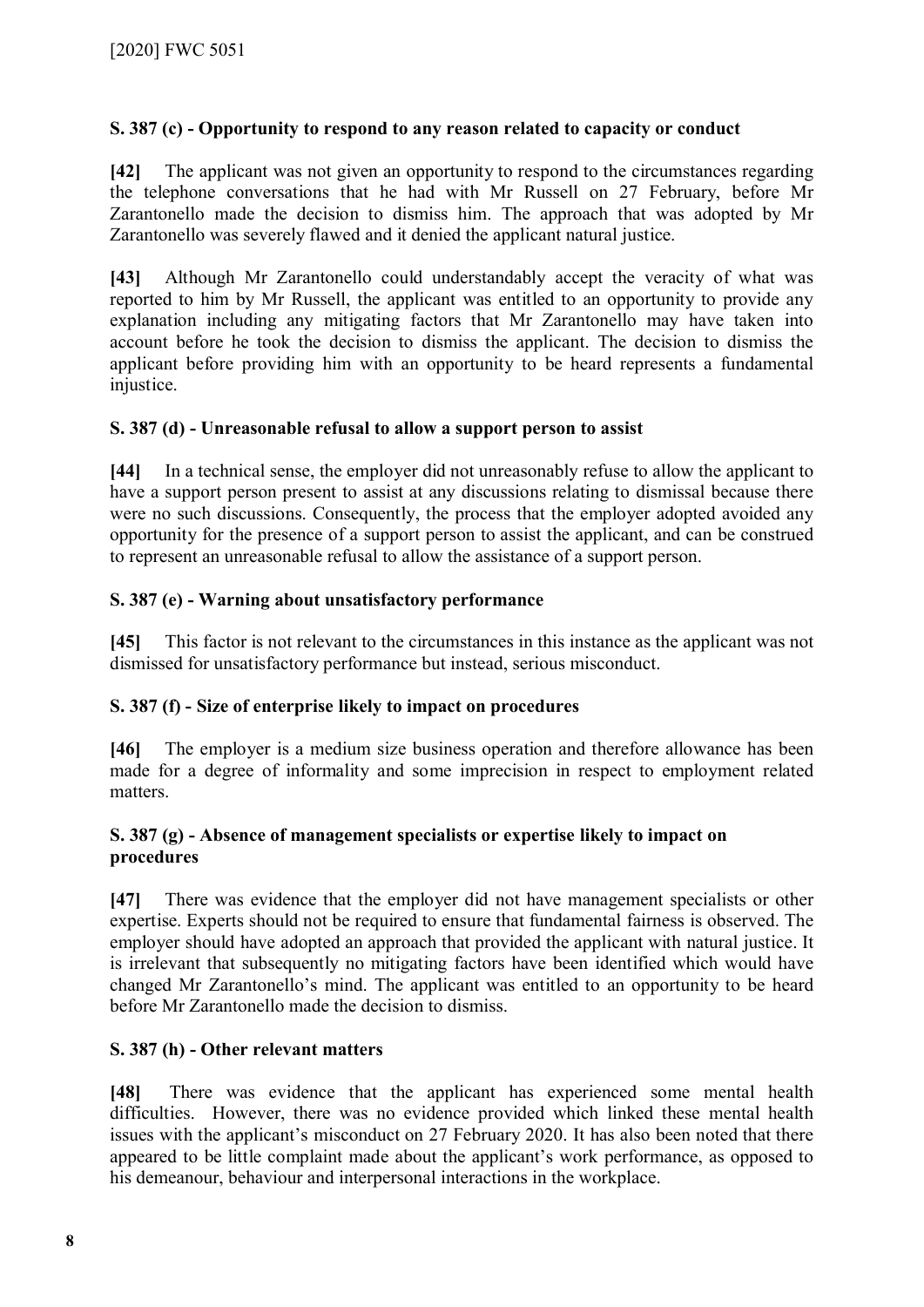# **Conclusion**

**[49]** The applicant was summarily dismissed for serious misconduct involving his aggressive and abusive exchanges with his supervisor Mr Russell during two telephone calls on 27 February. This misconduct was considered by the employer in the context of a history of confrontational workplace behaviour. Upon careful analysis, the employer's findings of serious misconduct have been confirmed.

**[50]** The misconduct of the applicant which involved his aggressive and abusive telephone calls including hanging up on Mr Russell twice, was misconduct that was plainly inconsistent with the continuation of employment and it established valid reason for the dismissal of the applicant. However, the valid reason for dismissal has been assessed and evaluated against significant procedural errors which were evident in the manner that the employer determined and implemented the dismissal of the applicant.

**[51]** The procedural errors in this case were matters of significance such that the applicant was denied natural justice. Even argumentative and difficult people are entitled to natural justice. There was no justification for not hearing from the applicant before the decision to dismiss was made. Further, the communication of advice of dismissal via email was entirely inappropriate and unnecessarily harsh.

**[52]** Therefore, although the applicant was dismissed for valid reason involving his serious misconduct, the significant procedural defects evident in respect of the determination and implementation of the dismissal of the applicant have rendered the summary dismissal to have been harsh and unjust. The applicant's dismissal has been found to have been unfair and the Commission must logically consider the appropriate remedy that should be provided in this instance.

# **Remedy**

**[53]** The application document (F2) indicated that a remedy of reinstatement was sought. However, at the Hearing it appeared that the applicant was pursuing compensation as remedy for his unfair dismissal. The applicant suggested that any compensation might involve the difference between his weekly workers compensation payments and his ordinary weekly wages.

**[54]** In the circumstances, particularly as the employment of the applicant was irreparably damaged by the unfortunate circumstances surrounding the misconduct of the applicant on 27 February 2020, reinstatement would not be an appropriate remedy. Further, in the particular circumstances of this case which involved serious misconduct, the appropriate remedy would logically contemplate potential for reduction of any amount of monetary compensation.

**[55]** I have decided that compensation would be an appropriate remedy for the applicant's unfair dismissal, and I turn to the factors which involve the quantification of any amount of compensation.

**[56]** Section 392 of the Act prescribes certain matters that deal with compensation as a remedy for unfair dismissal. I have approached the question of compensation having regard for the guidelines that have been established in the Full Bench Decisions of, inter alia; *Sprigg*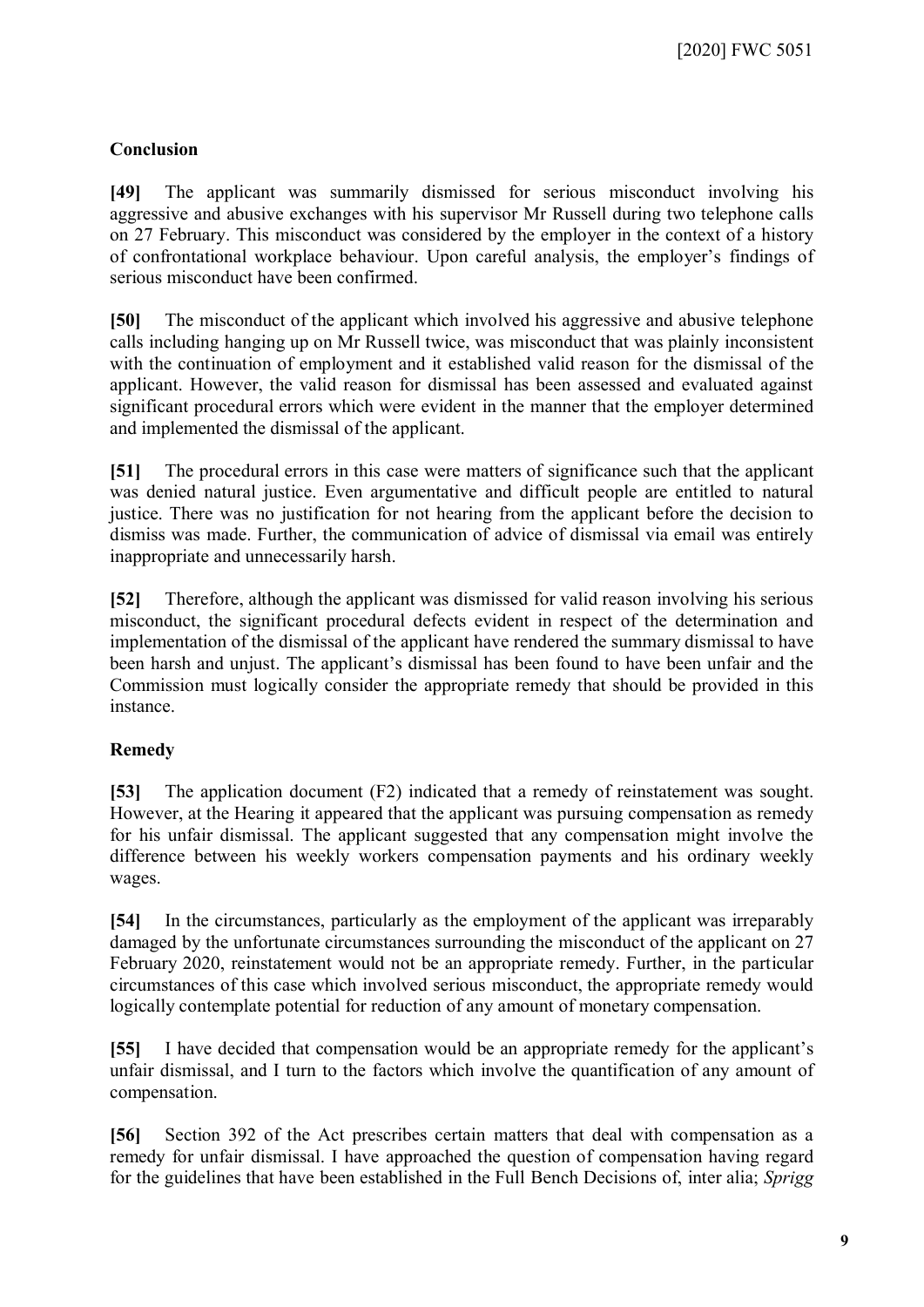*v Paul's Licensed Festival Supermarket*[1](#page-10-0) (Sprigg); *Smith and Ors v Moore Paragon Australia*  Ltd<sup>[2](#page-10-1)</sup> and more recently, the cases of; *McCulloch v Calvary Health Care Adelaide*<sup>[3](#page-10-2)</sup>; *Balaclava* Pastoral Co Pty Ltd v Nurcombe;<sup>[4](#page-10-3)</sup> and *Hanson Construction Materials v Pericich*<sup>[5](#page-10-4)</sup> (Pericich).

**[57]** Firstly, I confirm that an Order for payment of compensation to the applicant will be made against the respondent employer in lieu of reinstatement of the applicant.

**[58]** Secondly, in determining the amount of compensation that I Order, I have taken into account all of the circumstances of the matter including the factors set out in paragraphs (a) to (g) of subsection 392 (2) of the Act.

**[59]** There was no specific evidence provided which established that an Order of compensation would impact on the viability of the employer's enterprise.

**[60]** The applicant had been employed for a period of about five years and four months. The applicant would have been likely to have received remuneration of approximately \$1,515.00 per week if he had not been dismissed.

**[61]** There was clear evidence upon which to conclude that the employment of the applicant would have finalised in accordance with a proper and just contemplation of his misconduct. Consequently, the employment of the applicant would have concluded within two weeks after his unfair dismissal.

**[62]** For the purposes of calculation of remuneration that the applicant would have received or would have been likely to receive if he had not been dismissed, I have considered that the employment of the applicant would have continued for a further two weeks. Therefore, the total remuneration that would have been received in the notional period of two weeks following dismissal amounted to a figure of \$3,030.00.

**[63]** The total amount of remuneration received in alternative employment, as identified, and that which may be reasonably likely to be earned between dismissal and the making of the Order for compensation, has been calculated to be \$0. There was evidence that the applicant had not sought to obtain alternative employment but had instead been in receipt of weekly workers compensation payments.

**[64]** Thirdly, in this instance there was established misconduct of the applicant, and consequently I have decided to make a reduction of 50% to the amount of compensation to be provided to the applicant on account of misconduct.

**[65]** Fourthly, I confirm that any amount Ordered does not include a component by way of compensation for shock, distress or humiliation, or other analogous hurt caused to the applicant by the manner of the dismissal.

**[66]** Fifthly, the amount Ordered does not exceed the compensation cap as prescribed by s. 392 (5) of the Act.

**[67]** Consequently, for the reasons outlined above, taking into account all of the circumstances of the case, and having cognisance so as not to apply the approach taken in the Decision in Sprigg in a rigid, determinative manner, as was cautioned in the Decision in